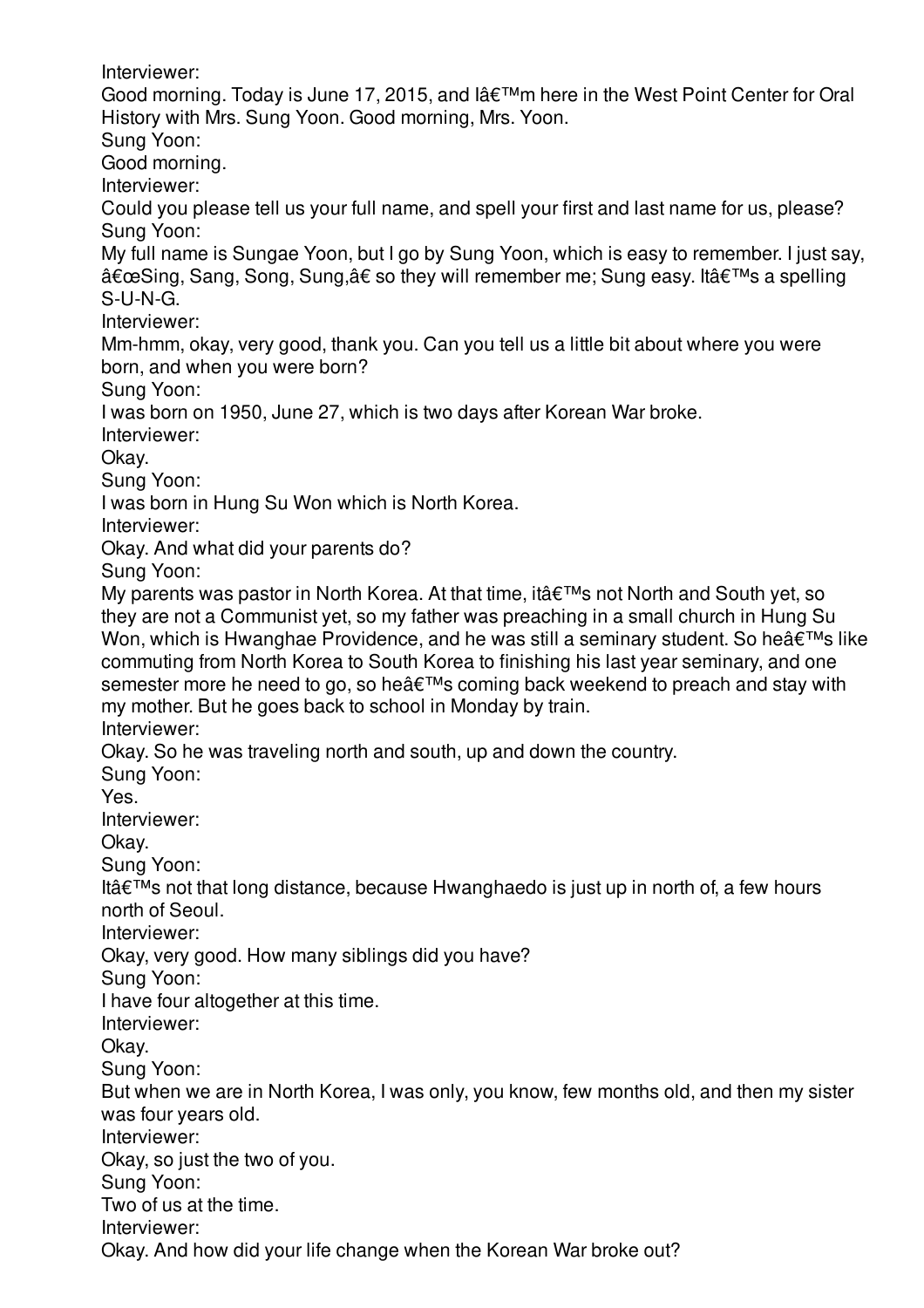Sung Yoon:

Korean War broke out, my parents married in North Korea, and my mother came from very rich family. At that time, in 1940s and '30s, when they're growing up, the Japanese ruled Korea, so actually my parents grew up during the North Korean, I mean Japanese ruling. So they learned Japanese, and then they had a lot of things live by Japanese rule. But they're also oppressing Christians, North Koreans - I mean Japanese - but my parents are very devout Christian.

Interviewer:

Okay.

Sung Yoon:

And they - because of oppression of Christians, and then also at the time, little bit of Communist are growing up in North, so Communist, you know, they are ruling even the seminary teaching. That's why my father attended P'yongyang Seminary. That $\hat{a} \in \mathbb{M}$ s the only seminary I think the American missionaries started. But the  $P\hat{a}\in\mathbb{M}$ yongyang Seminary, they don $\hat{a}\in\mathbb{M}$ t under ruled by Communist policies, so they I think broke off from P'yongyang Seminary, and they started new one in Seoul. Interviewer:

Okay, and so that's why your father -

Sung Yoon:

Father followed that; that  $\hat{\epsilon}$ <sup>TM</sup>s why they only need, like he need only one more semester to go.

Interviewer:

Okay. And so when the war started, your father was down south, correct?

Sung Yoon:

War started, he still he $\hat{\mathbf{a}} \in \mathbb{M}$ s commuting, south and then north, coming, you know, weekend he comes to the church and then preach and then stay with my mother.

Interviewer:

And how did everything change for you after the war?

Sung Yoon:

So after war, my mother told me that when, you know, I was born, he said that the bombing already started, so my grandmother told my mother you have to cover - you know, they only stayed in our home, where even they delivered. Usually, you know, grandmother help them and all that. Sometimes the midwife will help, but I think when I was born my grandmother helped my mother. So they want to cover all the doors or windows. That way, you know, bombing men not see the light. So my mother told me even it was summer, hot summer, she need to cover all the window with a blanket so that the light will not go out, so house will be protected from bombing.

Interviewer:

Okay.

Sung Yoon:

Yeah. So you know, when I was born, it was during the war, so it was very - my mother told me it was very hard, because people want to go to South, so people would not stay in their home. So she said that she was the only few church member staying in that village, because a lot of people want to go down to South. But my mother want to stay there until all the church members, you know, occupy - I mean moved out.

Interviewer:

All right. So she stayed up north for a while.

Sung Yoon:

Yes.

Interviewer:

Now, were there North Korean soldiers around in your village?

Sung Yoon:

She said it was North Korean, and then even Chinese soldiers passing by the village, and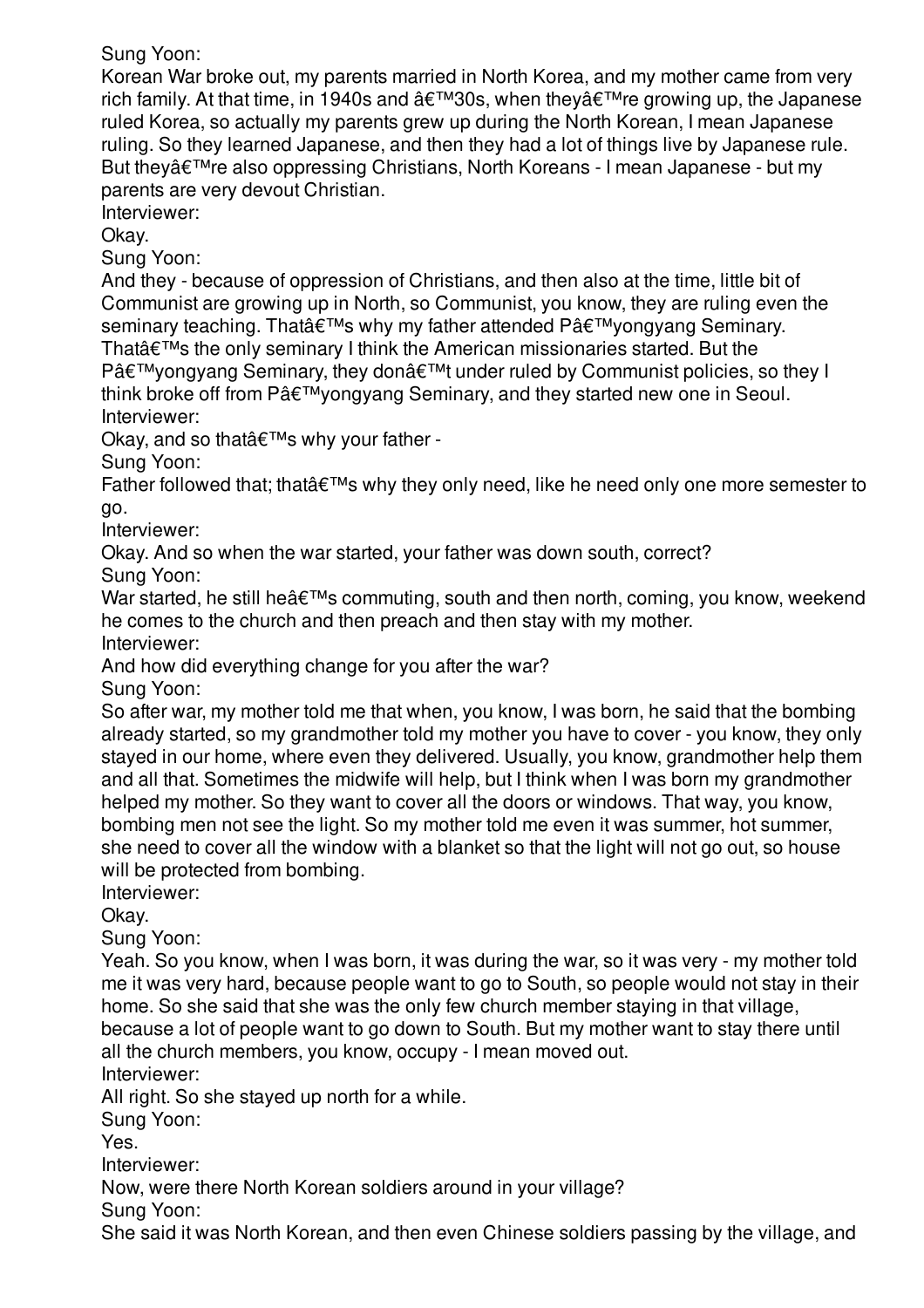then it was a lot of scary moment, she said. And then she - and she $\hat{\mathbf{a}} \in \mathbb{M}$ s always expecting my father coming back, but certain point, he couldn't come back. Interviewer: He had to stay down south. Sung Yoon: Stay down south, because it's blocked; the passage blocked. Interviewer: Okay. And was your mom trying to make plans to link back up with your father? Sung Yoon: At that time they didnâ $\epsilon^{\text{TM}}$ t have any kind of communication. Interviewer: Wow. Sung Yoon: So she said she was only 29 years old - young woman with two children - she was devastated. Interviewer: Yeah. Sung Yoon: She said that she didn $\hat{\mathbf{a}} \in \mathbb{M}$  know what to do; she just crying out to God, praying that she will meet her husband. Interviewer: Yeah. And was her family helping her? Sung Yoon: Her family did a few more hours north, and at that time she only get help from the church members. But all the church members, unfortunately, leaving young pastorâ€<sup>™</sup>s wife, because they $a \in \mathbb{M}$  re thinking young woman with two children will delay their journey. Interviewer: Okay. So they thought that she would slow them down. Sung Yoon: Mm-hmm. Interviewer: And so they all moved south - Sung Yoon: Yes. Interviewer: Okay. At some point did the American Army and the South Korean Army pass through your village heading north? Sung Yoon: That $\hat{\mathbf{a}} \in \mathbb{M}$  right. That time was like November, after I think the amphibious landing in Inchon, and the U.N. Army and American Army pushing north. So that time, they said that, "Now you can follow U.N. Army, and then you can just follow south.†So my mother decide to leave the village to go south at that time with, you know, Army leading them out. Interviewer: Okay. Sung Yoon: So it was a good I think determination in my mother $\hat{\mathbf{a}} \in \mathbb{M}$ s part. Interviewer: Right. Sung Yoon: Because she never been to south. Interviewer: Okay. And so she had to pretty much carry everything that she wanted to take with her, right, including you. Sung Yoon: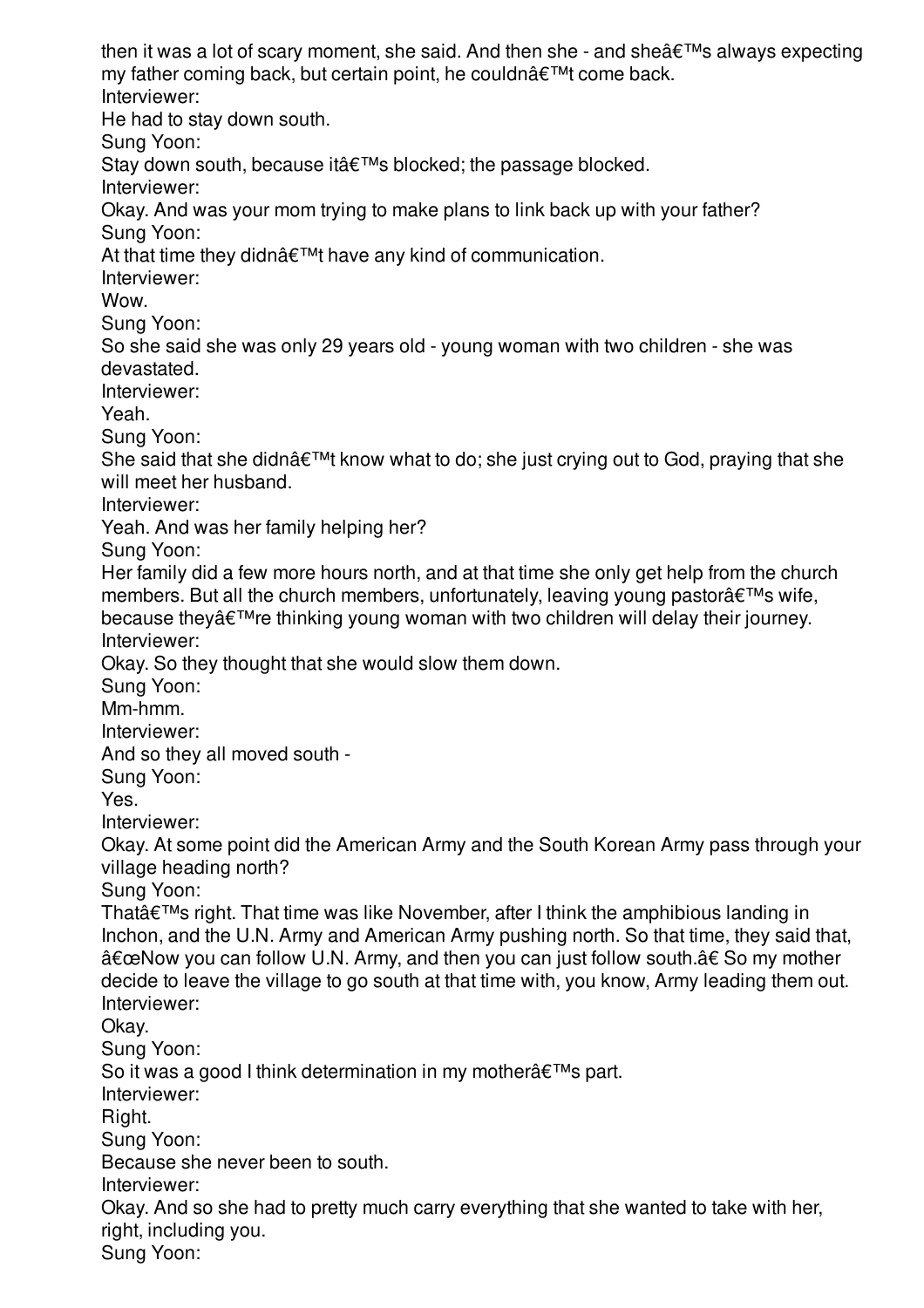Sung Yoon: Not that much she can carry, because she has four years old daughter, and then four month old baby. So the people, you know, even though a lot of people left, there is some people around, and they said,  $\hat{a} \in \mathbb{C}$ Maybe you need to make some kind of heavy clothing, $\hat{a} \in$ because it was November,  $â€\text{ceand}$  then you need to walk to south.†So she said a few days and night she $\hat{\mathbf{a}} \in \mathbb{M}$ s preparing heavy clothing for, you know, two children and herself. And then maybe she can only carry like one bag. You know, how can she carry more than, you know, bag and then hold the one baby in her hand and one in her back? So actually she didn $\hat{\mathbf{a}} \in \mathbb{M}$ t have that much.

Interviewer:

Wow - that  $\hat{\theta} \in \mathbb{R}^n$  incredible. So what sort of trials did she go through as she was walking south?

Sung Yoon:

So that is the one, she gave me the verse all her life. This is Deuteronomy 29:5, saying,  $\hat{a}$  and have led you 40 years in the wilderness. Your clothes have not worn out on you, and your sandals have not worn off your feet. $â€$  This is my mother $â€$ <sup>™</sup>s theme verse. She said she walked 40 days and 40 nights, and her clothes did not worn out, and her sandal, her shoes did not worn off from her foot. So that's her testimony. That's why I share this story to many different Christian communities, like P.W.O.C.s and others. Of course a lot of ladies want to hear about my mother $\hat{\mathbf{a}} \in \mathbb{N}$ s testimony. I said,  $\hat{\mathbf{a}} \in \mathbb{C}$ My mother $\hat{\mathbf{a}} \in \mathbb{N}$ s exodus from North Korea to South.â€

Because in the Bible story, Israelite, it took 40 years for them to exodus from Egypt to Israel. But my mother took 40 days, so I said, you know,  $\hat{a} \in \mathbb{C}$ ea40 days $\hat{a} \in \mathbb{C}^M$  exodus from North Korea to South Korea.â€

Interviewer:

Okay. And so earlier you said you tell that story to P.W.O.C., so for our viewers,  $\hat{a} \in \mathbb{T}^{M}$ ll say P.W.O.C. is the Protestant Women of the Chapel.

Sung Yoon:

That $\hat{a} \in \mathbb{M}$ s right. In West Point and wherever I go, you know, I share the story, because this is a living witness from my mother; it  $\hat{\mathbf{a}} \in \mathbb{M}$ s a living testimony.

Interviewer:

Yeah, sure. And so what was the hardest thing that she had to face while she was moving south?

Sung Yoon:

Okay. The first thing, she doesn $\hat{\mathbf{a}} \in \mathbb{M}$  have any kind of direction, because she never been traveling to south, because all her life she's in North Korea. So no direction, and then no news, and then not enough food to eat. So hunger, fear, and she doesn't know, you know, where she going to stay, so no lodging. So it's almost like adventure for her. So her belief in God - that's the only thing she can cling to at that point. And she said along the way, there was like a refugee meeting. It  $\hat{\mathbf{a}} \in \mathbb{M}$ s like some Christians, so they are passing through the church one Sunday, so they said,  $â€\text{ceEven we}$  are passing, you know, during the war, but we want to worship.â€ So they went into the church in Sunday morning. And they went in there all together and then praying in - they don $\hat{a} \in \mathbb{M}$  want to stay in like a sanctuary, so they went into next to the sanctuary. There is a prayer room, so there was like 20 or 30 people laying down praying and worshiping God, even that time. And they said sometimes like the North Korean Army chasing behind them, and that they came into that room with a gun point. And she said that this North Korean man, and then I think a Chinese Army, came in. They said,  $"There$  is no one, $â€$  and then they walk out. So until this time, she said,  $\hat{a} \in \mathbb{G}$  covered this man $\hat{a} \in \mathbb{T}^M$ s eyes so he didn $\hat{a} \in \mathbb{T}^M$ t see it, so he just walk out.†He's saying he saw nobody, and then he walk out. Interviewer:

Wow.

Sung Yoon:

So after that, they are so thankful. They thought that they would die, but it was God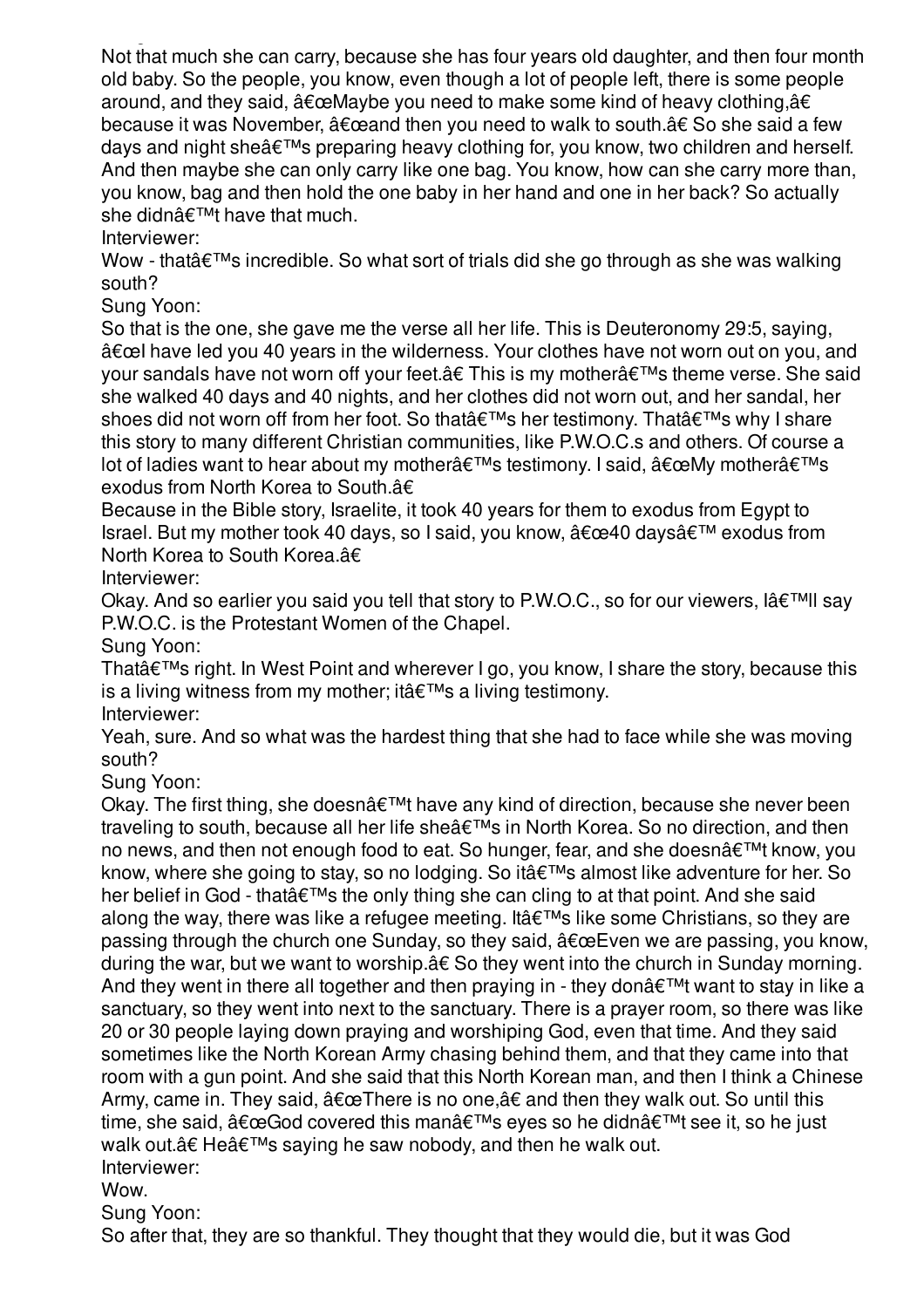preserving them. And then they walk out, and they are passing their journey again, and they saw in front of them people that don $\hat{\mathbf{a}} \in \mathbb{M}$  want to stop for the worshiping God - they all died, because they stepped onto mine field.

Interviewer:

Wow.

Sung Yoon:

So that time, my mother said,  $\hat{a} \in \mathbb{C}$  because we kept our faith in God, God preserving us, not stepping in that mine field.†So each moment, my mother it's like experiencing God through her journey. So there was another thing. And then one time, she said she was so hungry, you know, l'm crying, baby's crying. So she went into she said it must be American Army camp. The soldiers standing up there, and then,  $\hat{\alpha} \in \text{ceWhy}$  you passing through here?†So my mother doesn't speak any English, so she just saying, you know,  $\hat{a} \in \mathbb{B}$ aby.†She said,  $\hat{a} \in \mathbb{C}$ No milk, no milk, so baby crying, $\hat{a} \in \mathbb{C}$  and she just had the hand gesture. And these soldier, these American Army, you know, he brought like a bag of rice.

So she was so thankful, she said, that with that rice she made rice cake, and she made the rice, and she said that she had more like a banquet at that time.

Interviewer:

Yeah. Wow. A banquet with just a bag of rice.

Sung Yoon:

Rice, yes.

Interviewer:

Wow. And so she continued on her journey, and what else happened to her? Sung Yoon:

Okay. So I think she started with my aunt, and along the way, she lost my aunt. And another important thing is she said how God protected myself and my sister and my mother. They need to cross the river. That river was like freezing temperature, and it was already that time is middle of November. I think that they said 1950 November was the coldest winter at that time, and then the river was a freezing river. So when they came out from river, they said that their clothing is wet and itâ $\epsilon^{TM}$ s like freezing, so itâ $\epsilon^{TM}$ s like all frost. So my feet the four month old baby  $\hat{a} \in \mathbb{M}$  feet is in the water, because the water coming her waist. Sung Yoon:

So my mother put me in her back with a Korean blanket, so my feet is already in the water, and my mom and then my baby sister, four year old sister, somebody put her in his neck. So she crossed without problem, but my mother $\hat{a} \in \mathbb{M}$ s way under the waist down is all wet in the water. My feet is all wet in there. And she said it was safe; when they came out, they wipe it out and all that. She said my feet was okay, and then she $\hat{\mathbf{a}} \in \mathbb{M}$ s okay, and she $\hat{\mathbf{a}} \in \mathbb{M}$ s so thankful. So she said she didn't know what to do when she arrived Seoul, and she said God gave her wisdom. She's thinking,  $\hat{a} \in \text{ceO}$ kay, I will go railroad track, and then if I follow railroad track, it will go down to the south. So I will just follow railroad track.â€ So she follow the railroad track.

And then she arrive a certain village - it was like Cheongju Province - and Cheongju City, she remembered the pastor $\hat{\mathbf{a}} \in \mathbb{R}^n$ s name, and then she remembered that the church. He is the one that wed my mother and my father in way back in North Korea. So she said, "Maybe I will go to see him. Then maybe he will know my husband's news, so maybe where he is, or maybe seminary move to, you know, south, where.â€ So she just need to go see him. So she went her village, and she said it took 40 days altogether when she arrived at Cheongju city. And you know, 1950 and November and December, so many refugees going down to the south.

So she said a lot of villages, people were very kind and generous to open their empty rooms to share with refugees. So she went in one house, and there happened to be the member of that church members, that my mother's looking for that Pastor Kim. So he went there, she went there, and then she gave her room. So she stay there, and then she, later she met my aunt. That's another providence of God, because my aunt was a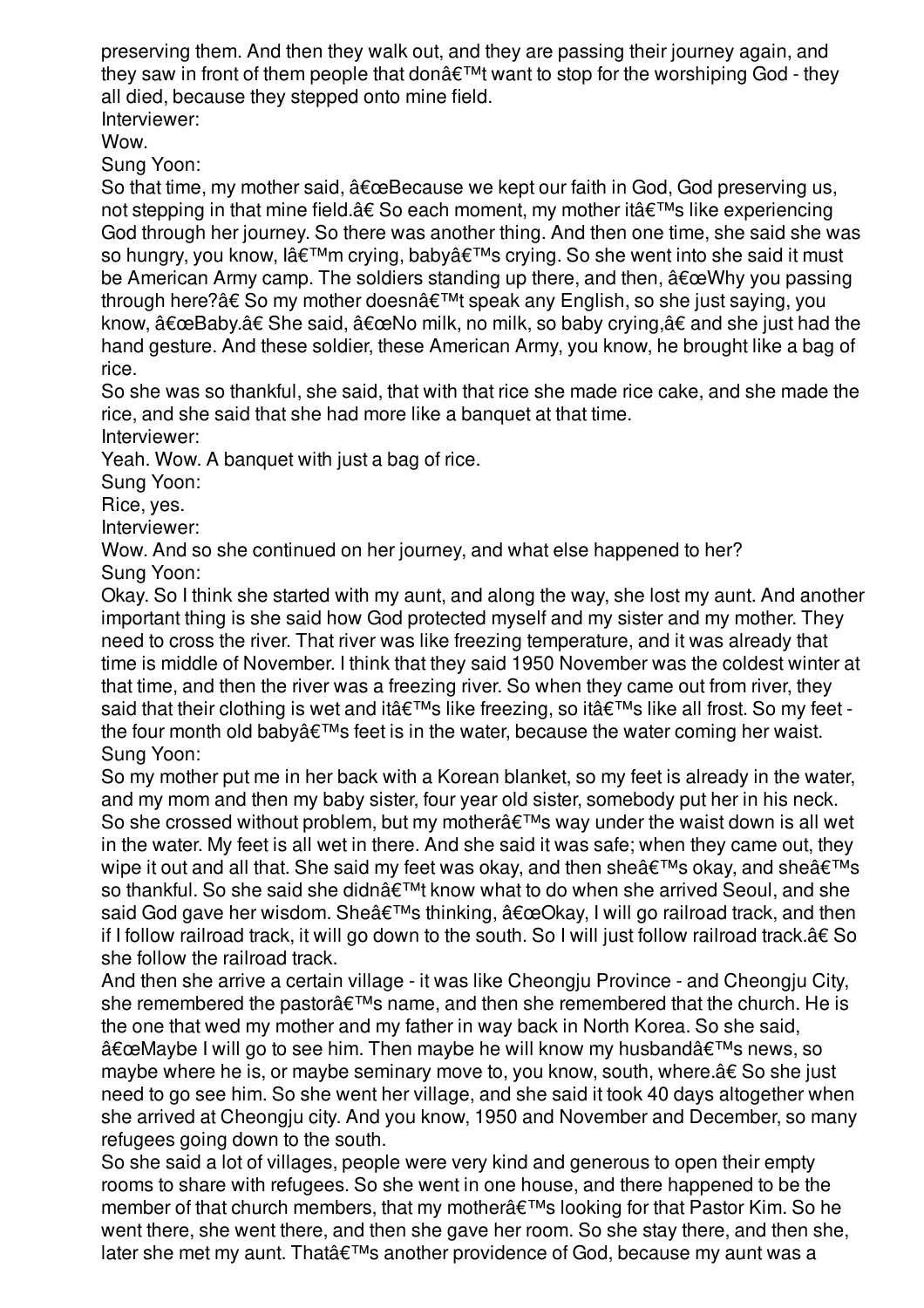later she met my aunt. That's another providence of God, because my aunt was a better situation than my mother, because she had two teenagers children, two teenagers and then one four year old and one baby, like my mother. So these two teenager children helped her mom, his - I mean so my aunt was much better than my mother $\hat{\alpha} \in \mathbb{M}$ s situation. And they had the same idea, and they arrived at the city, and then they are looking for somebody's house to lodge in. And then happened to be in my mother's house, so she stayed a couple days in one room, all these children, and then, you know, two women, stayed in one room. And then later on, that church provide the lodging for my mom and my aunt.

Interviewer:

Wow. That  $\hat{\theta} \in \mathbb{M}$ s amazing that she -

Sung Yoon:

Yeah, live together.

Interviewer:

That they all could find each other.

Sung Yoon:

Mm-hmm. So it $a \in \mathbb{M}$ s like each step of that 40 days, not only 40 days, right after she arrived in that Cheongju City, even meeting them together, that is God bringing them together. So that  $\hat{\mathbf{a}} \in \mathbb{M}$  why it  $\hat{\mathbf{a}} \in \mathbb{M}$  like hearing that story, it  $\hat{\mathbf{a}} \in \mathbb{M}$  like goose bump. We can hear that God $\hat{\mathbf{\alpha}} \in \mathbb{M}$ s miraculous leading to my mother to south.

Interviewer:

And when did you finally run into your father?

Sung Yoon:

That $\hat{a} \in \mathbb{M}$ s another miracle. So that Cheongju City, that church provide a special camp for the pastors $\hat{\mathbf{a}} \in \mathbb{M}$  family from North Korea, especially for North Korea the refugee families, for pastoring and Christian families. So they stayed there, and the people - I think the lay pastor who work in that church went that they go, where is a Camp Walker at Daegu city. And there was a Missionary Campbell - he was a very famous missionary at that time, helping a lot of pastors. And my father went to meet Missionary Campbell, asking maybe, you know, he can pastoring some southern church where they need a pastor, all that. And then this lay pastor from Cheongju City, where my mother lodging in, and he came to meet Pastor Campbell, and my father happened to ask him,  $\hat{a} \in \Omega$  you know two young women from North Korea with little children?†And he said, "Are you Pastor Park?â€ And you know, he said, "Yes, I am Pastor Park.†And he said, "They're in our church camp.â€

Interviewer:

Wow.

Sung Yoon:

That was in May in 1951. So right that moment my father said,  $\hat{a} \in \mathbb{C}$ This is God who brought that pastor in that place,  $\hat{a}\epsilon$  and my father ask him,  $\hat{a}\epsilon$  celf you just even know who they are, and then maybe, maybe not.â€ So my uncle and my father, they both attending seminary, so they both work together, so they both knew their wives in there. So they came to city, and the first thing my father asking my mom is,  $\hat{a} \in \hat{b}$  Sungae still alive? $\hat{a} \in \text{That}$ was the first question my father asked. So they met, and then the Missionary Campbell introduced my father to small village church which is closed down during Japanese ruling. He said,  $â€ce$ Pastor Park would you like to rebuild this church?†So he moved to like it's a - I don't know now - the city became, I mean the village became much bigger, because between Daegu and Gimcheon, it's like in the middle way. It's a small village, but now they said that the church is much very large now, 65 years old, so it  $\hat{\mathbf{a}} \in \mathbb{N}$ s a much bigger church. But when my father went there, they said the Japanese, they just burned out all the churches, so there was no church at all. But he went in there 1951, and he started a new church over there.

Interviewer:

And so by this time you were all together again -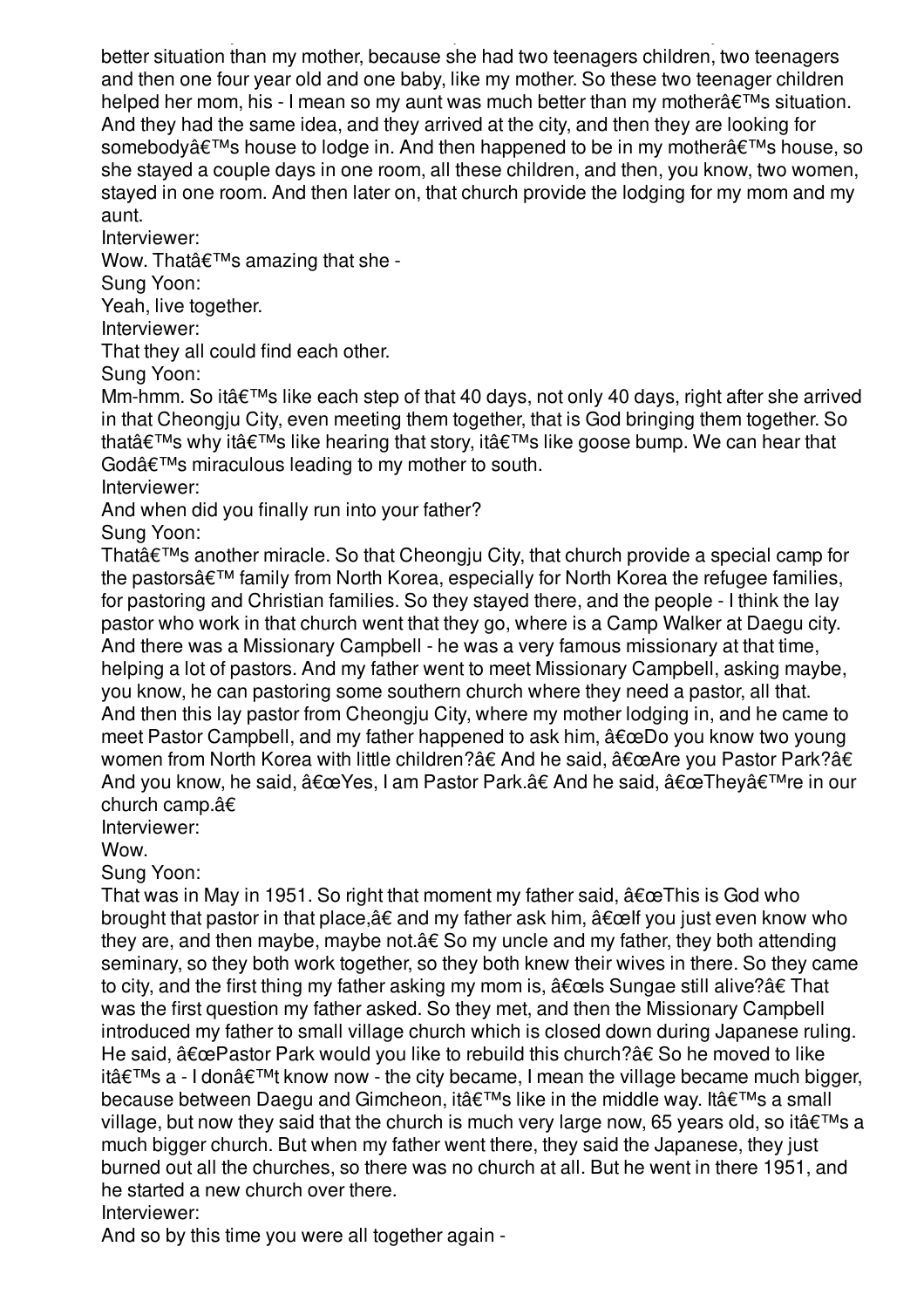Sung Yoon:

Yes.

Interviewer:

And he was rebuilding a church. And how did the rest of the war go for your family? Sung Yoon:

Mm-hmm. So because of the war, my grandparents and then all the family members uncles and aunt - and nobody came to south except my father $\hat{a} \in \mathbb{M}$ s brother, older brother, the seminary student. So in South Korea, we only have my uncle and then my father; that $\hat{\mathbf{a}} \in \mathbb{R}^n$  the only extended family. So I asked them why grandparents or uncle and aunt didn't come out? They are thinking,  $\hat{a} \in \mathbb{C}$ This war is not going to be that long, $\hat{a} \in \mathbb{S}$  so they are thinking,  $\hat{a} \in \mathbb{Q}$ Why bother to go south and then coming back? We want to keep our property, and we want to keep our house here, until war finished.†So they didnâ€<sup>™t</sup> believe this war going to be like this.

Interviewer:

Do you still have family in North Korea?

Sung Yoon:

Yes, but we never know about, because there is no communication, so we don $\hat{\mathbf{a}} \in \mathbb{M}^*$  know, you know they are still alive, how they are doing - we have no idea.

Interviewer:

Wow.

Sung Yoon:

This year it's like 65th anniversary of Korean War.

Interviewer:

Right.

Sung Yoon:

And we have no idea.

Interviewer:

Wow.

Sung Yoon:

My mother is 94 years old, and my father is 93 years old. They are still alive, and my father still preaching in New York church every Sunday afternoon.

Interviewer:

Where does he live?

Sung Yoon:

They are in Woodside New York. He came to America 1975, and he started a Korean Church in New York Queens area, where a lot of Korean immigrant. So he started 40 years ago in 1975; this year is our church's 40th anniversary, and he's still preaching. Interviewer:

And your mother is still -

Sung Yoon:

Still alive.

Interviewer:

And how about your older sister?

Sung Yoon:

My older sister, she $\hat{\mathfrak{a}} \in \mathbb{R}^N$ s 69 years old, and after my parents met in 1951, they had another child, so my younger sister. She is 62 this year, so she was born 1953. And then while my father preaching in that small village church, 1956, another child, so that is my youngest and only brother, and he became a pastor, so he  $\hat{\mathbf{a}} \in \mathbb{R}^{T M}$ s pastoring together with my father in New York, Queens, yes. So altogether, four of us.

Interviewer:

Now, when did you come to America?

Sung Yoon:

I came to America in 1972 with my husband.

Interviewer: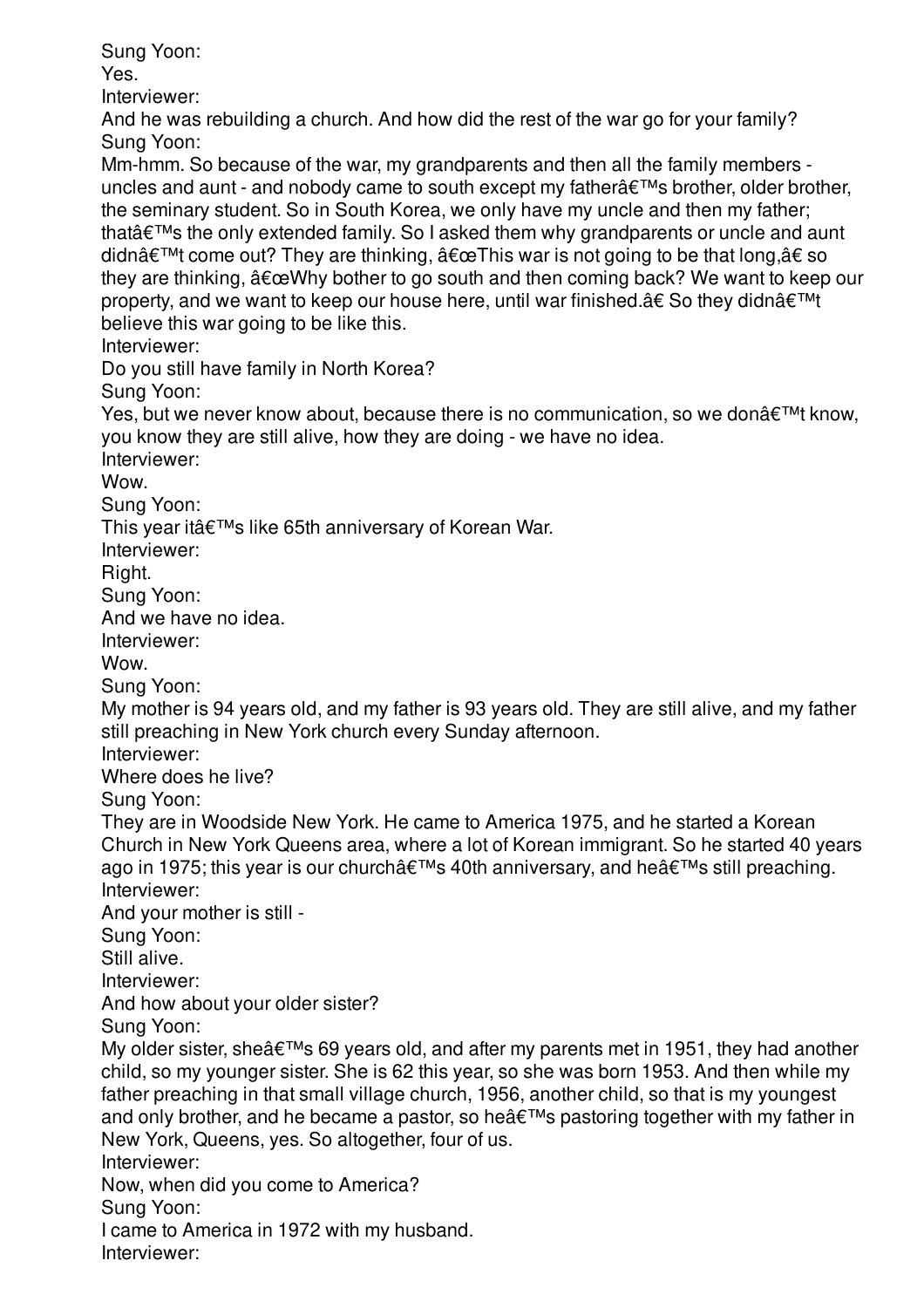Okay. So tell us a little bit about your husband.

Sung Yoon:

My husband, when I met my husband in 1969, he was a Korean Army Medical Officer stationed in near DMZ. And his sister attend our, my father a €<sup>™</sup>s church in Yeongdeungpo in Seoul, so he came to visit his sister, and then he $\hat{a} \in \mathbb{M}$ s attending our church whenever he comes. So my mother and his sister like half matchmaker, so they introduced us and we met, and then we married.

Interviewer:

Very nice. And -

Sung Yoon:

And then he - because Korean Army is like mandatory, so he need to go to Army anyway. So he served Army, and he discharged as honorable, you know, discharge, and his brother came to America like late  $\hat{a} \in \mathbb{M}$ 50s as a student. And he $\hat{a} \in \mathbb{M}$ s in New York in the Queens area, so he said,  $â€ceWhy$  don't you come to America? At early  $â€<sup>TM</sup>70s$ , American hospitals, they need a lot of doctors, so if you pass like ECFMG and then oral test, you can join like American hospital.†So he's invited, he was invited as a medical doctor in American hospital.

Interviewer:

Okay. And so he served, he became a doctor and has been a doctor ever since.

Sung Yoon:

Yes. He was a doctor even in Korea.

Interviewer:

Wonderful.

Sung Yoon:

Mm-hmm. So he served as a Medical Officer in Korean Army, and he came to America 1972, he had internship and residency and fellowship in, you know, America, and he got American Academy of Pediatrics certificate. And then he had a private practice in New York, I mean in Queens, and finally he $\hat{\mathbf{a}} \in \mathbb{M}$ s joined the Army in 1985, and he served 20 years as Active Duty Regular Army Medical Officer.

Interviewer:

Wonderful. Where were you stationed?

Sung Yoon:

Our first duty station was Germany,  $W\tilde{A}/4$ rzburg, Germany, and then we came to Fort Meade, and we went to Yongsan, and we came to Fort Hood, and our last duty station was at West Point.

Interviewer:

Wonderful. So what was it like being an Army spouse?

Sung Yoon:

Itâ $\epsilon$ <sup>TM</sup>s - we are laughing, we are still laughing, because when I married to my husband, he was a Korean Army Medical Officer, so I am thinking,  $â€ceKorean$  Army and American Army might be same kind of Army in rule. $\hat{a} \in S$ o lâ $\epsilon^{TM}$ m thinking,  $\hat{a} \in \text{cell}$  don $\hat{a} \epsilon^{TM}$ t want to be an Army Officer's wife.†So after he finished his training, his first job was a civilian pediatrician at Army Hospital. That was at Fort Monmouth So he worked as a civilian pediatrician, and he's working with Army Officer pediatricians. So this pediatrician encouraged my husband to join the Army. So he has his mind, he  $\hat{\theta} \in \mathbb{R}^N$ s thinking, "Maybe I will join the American Army, and l'll be a Medical Officer.â€ So I said,  $â€ceNo$ , I don $'t$  want to be again the Army wife; I don $'t$  want to move around,†and so he said, "Okay, then maybe we'II open our practice.†So that first attempt, he didn $\hat{\mathbf{a}} \in \mathbb{M}$ t win me, so we had our private practice in New York - Flushing and Elmhurst. So he had a very successful private practice as a pediatrician. And back in his mind is still have a desire of Army, and then there was a recruiter still contact him. And about 1985, he's thinking,  $â€ce$ Maybe we need to think a little more seriously, and I really would like to be a Military Officer. So let's pray about it.†Because his age was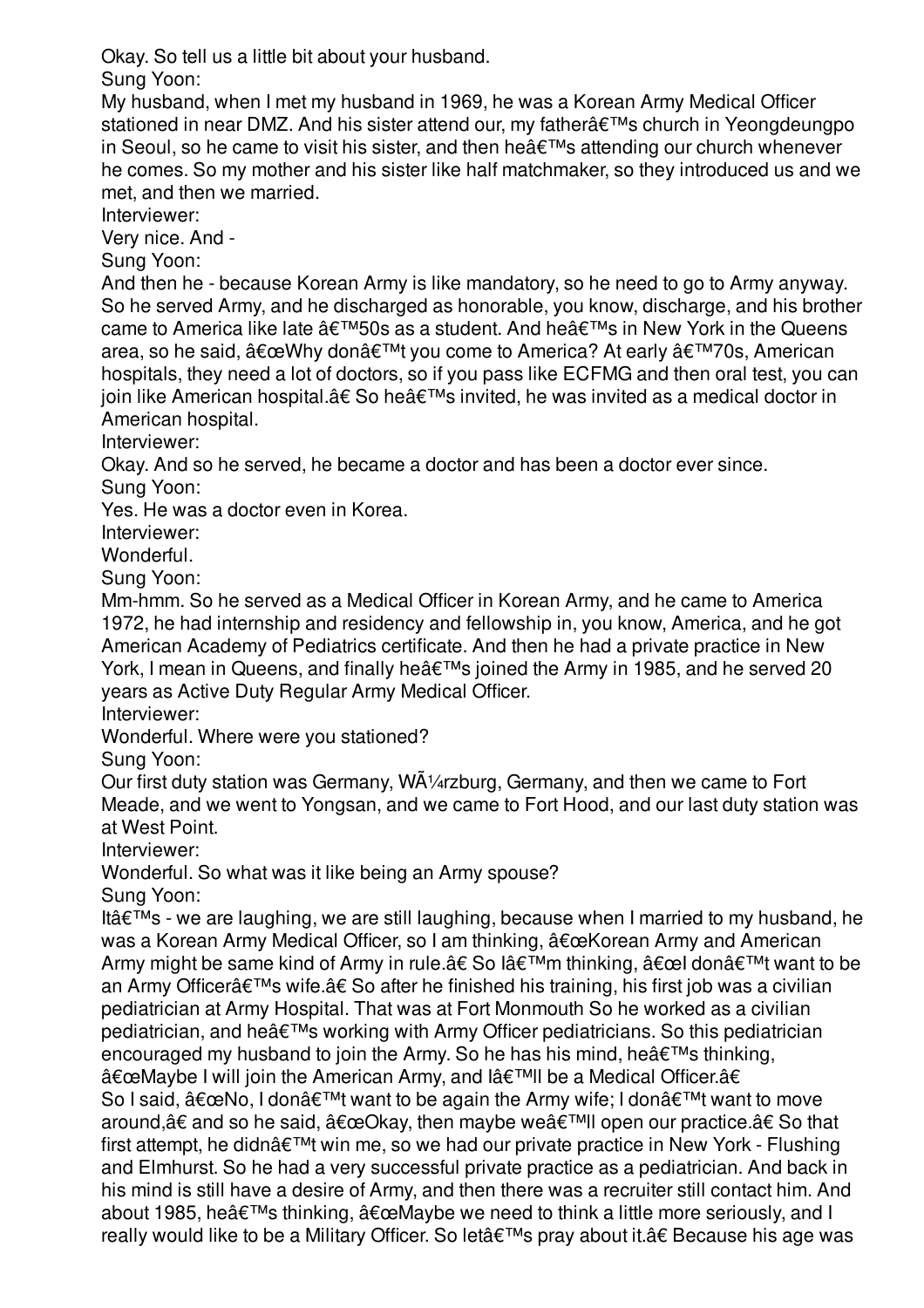like 43 at that time.

So we said,  $â€ceO$ kay, we'II pray, and if they are accepting you as a Medical Officer, and then we can retire, then maybe there might be Godâ $\epsilon^{TM}$ s opening door like that way. And if not, then you fail, then we will just practice.â€ So God opened the door for us. There was like a brand-new beginning in our life.

Interviewer:

What was your favorite post?

Sung Yoon:

WÃ1/4rzburg, Germany

Interviewer:

Why?

Sung Yoon:

Because that was my first experience as American Military Officer's wife, and because we never been travel to overseas at that time, and I needed to learn a lot of things. And that WA $\frac{1}{4}$ rzburg base - we live outside the leased quarter in Oberdurrbach Itâ $\epsilon$ <sup>TM</sup>s about 15 minute from base. But right into - you know, because  $I \triangleleft \in \mathbb{N}$ m new in military,  $I \triangleleft \in \mathbb{N}$ m new in overseas, no family members, I don $\hat{\mathcal{A}} \in \mathbb{M}$  know any soul, but we went the chapel. I still remember Leighton Barracks chapel while we are staying in guest house. And we met wonderful chaplains and their wives.

And they just leading me to the P.W.O.C., and then all other activities. And I have a fond memory, and I love all these women, and I love all the chapel activities I had done in W $\tilde{A}/4$ rzburg. Now itâ $\epsilon^{TM}$ s, you know, they closed the W $\tilde{A}/4$ rzburg, so no more about, you know.

Interviewer:

So the secret is getting involved in things.

Sung Yoon:

That's right.

Interviewer:

Okay. And what was it like going back to Korea with the Army?

Sung Yoon:

That was another thing. So when we first moved to Germany, we stayed four years, and then we came back to Fort Meade. There was like a first assignment in United States as military. So we had a overseas tour, and then inside tour, so we are thinking we experienced both tours, so at that time it  $\hat{\theta} \in \mathbb{M}$ s eight years. So we need to decide we want to stay in the Army and retire, or we want to get out. So we are thinking about maybe get out, and then stay, many prayers, many interviews and all that, and they said,  $\hat{a} \in \mathbb{C}$ Do you want to go to Yongsan?†So we said,  $"Oo$ , we never been back there.†It was 1993. That is like exactly 20 years since we left Korea. So we said,  $\hat{a} \in \text{cell}$  would be wonderful to go back to our mother country,â€ so we went back. And we both had the culture shock. Interviewer:

Oh yeah?

Sung Yoon:

Because 1972 when we left Korea, we are still struggling from the war, and we didn $\hat{\mathbf{a}} \in \mathbb{M}$ t have our subways, we didn't have high rises. We even didn't have our private vehicle; only company president or rich people own their own cars. So we have only bus and few taxis, like that. And we landed at that time was the Gimpo Airport; there  $\hat{\mathbf{a}} \in \mathbb{R}^{T}$ s all these high rises. It was like,  $\hat{a} \in \mathbb{C}$  cannot believe this is the country we left in 1972. $\hat{a} \in A$ nd all clean. You know, subway system and all that. It really was very exciting to see different country.

Interviewer: So it was a good tour. Sung Yoon: Yes. Interviewer: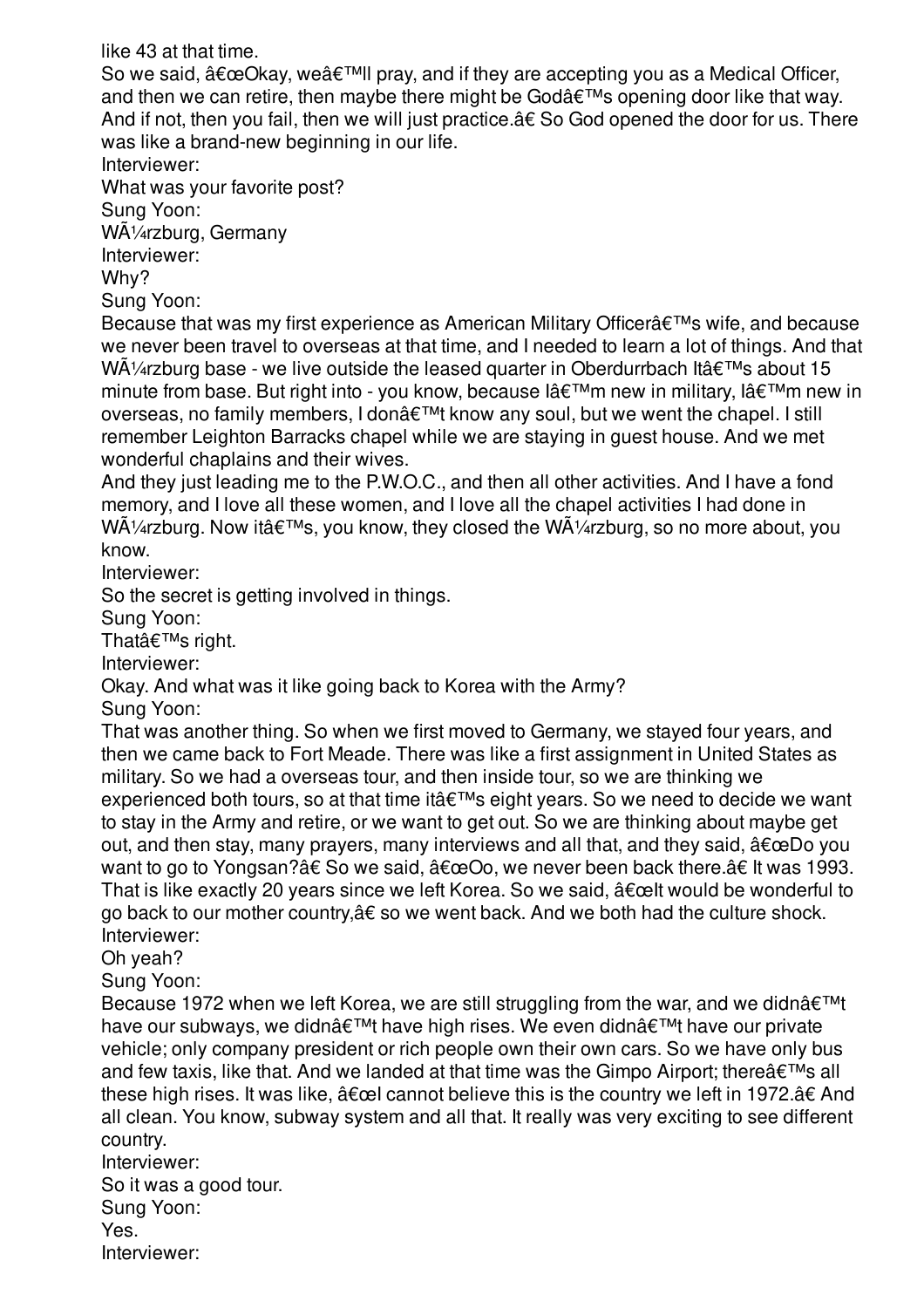Good. What other lessons do you have about being an Army spouse? Sung Yoon:

I learned a lot of different things; to learn different cultures, different background, different even our belief, you know, denominations. Because my father is a Presbyterian pastor, I only thought Presbyterian is right, and then that  $\hat{\epsilon}^{\text{TM}}$ s only denomination is good believer. But I met Southern Baptist, I met Methodist, and many different denominations, and then we are all serving God. So I can have a little bit broader acceptance about my belief. It does not mean everything is right. I mean inside of our church, I mean inside of a chapel community.

Interviewer:

So the Army showed you that having a broad perspective and an open mind is a good thing.

Sung Yoon:

That's right. Even like background, I mean nationalities and background, cultures; it was a wonderful experience for me.

Interviewer:

Now, when did your husband retire?

Sung Yoon:

He retired 2005.

Interviewer:

Okay. And yet you $\hat{\mathbf{a}} \in \mathbb{R}^m$ re still active in the West Point community.

Sung Yoon:

Yes.

Interviewer:

And you do a lot of things with -

Sung Yoon:

P.W.O.C.

Interviewer:

Yeah, and the Reading Club.

Sung Yoon:

Reading Club, yes.

Interviewer:

The golf club, you play golf.

Sung Yoon:

Golf, yeah, ladies' golf. And I also start the Korean Ladies' Bible Study inside the post. So last six years I teach the Bible studies in the P.W.O.C., and also I teach in Korean Ladiesâ€<sup>™</sup> Bible Study, and I also do Korean Radio Broadcast Bible Teaching in New York City.

Interviewer:

Okay. So why is it so important to you to stay connected to the West Point community? Sung Yoon:

Because when we retired, we are thinking, he  $\hat{\mathbf{a}} \in \mathbb{M}$ s thinking about living some other post, like Pennsylvania, Carlisle area, or like there. But our last duty station is West Point, 2000. We moved here in 1998, and until 2005, because he $\hat{\mathbf{a}} \in \mathbb{M}$ s thinking West Point is a unique post. All the Cadets, and then family members, and supporting Cadet. So we are thinking this post is a very important post; it  $\hat{\mathbf{a}} \in \mathbb{M}$ s a military, you know, American military, so we would like to support this post as much as we can.

Interviewer:

And so have you taken an active role in mentoring young wives? Sung Yoon:

Yes. While we are in housing, we did a lot contacting with military Cadets, especially Korean Cadets, in the Cadet Chapel, so they visited us and have a Korean meal together, because it's easy to walk out from Cadet Chapel to our house in Lusk. So it was a